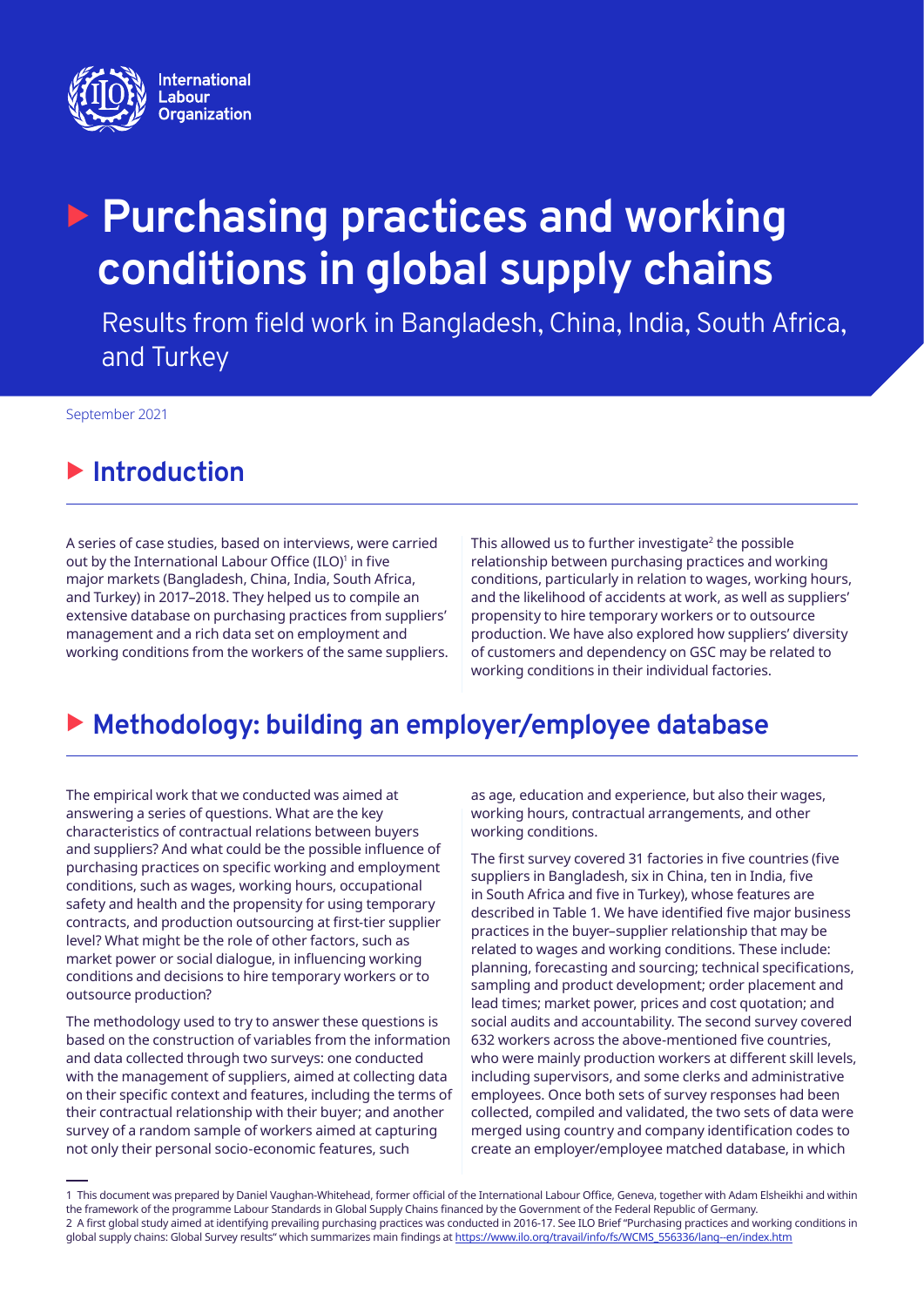Purchasing practices and working conditions in global supply chains Results from field work in Bangladesh, China, India, South Africa, and Turkey

management responses were attached to those of every interviewed worker from the corresponding factory.

The fact that we have a database containing information from management and employees creates an opportunity to analyse working conditions at the worker level – notably on wages and working hours – and purchasing

practices at the supplier level. It also allows us to make a valuable contribution to the global supply chain literature, particularly with regard to how different actors in supply chains operate and relate and what consequences purchasing practices might have for working conditions.

### X **Table 1. Descriptive features of suppliers, 31 case studies in five countries**

| <b>Variable description</b>                                        | <b>Bangladesh</b>        | <b>China</b>             | India             | <b>South Africa</b>      | <b>Turkey</b>            | <b>All countries</b>     |
|--------------------------------------------------------------------|--------------------------|--------------------------|-------------------|--------------------------|--------------------------|--------------------------|
| Number of firms                                                    | 5                        | 6                        | 10                | 5                        | 5                        | 31                       |
| Number of interviewed workers                                      | 50                       | 115                      | 248               | 145                      | 74                       | 632                      |
| Average firm size                                                  | 2034                     | 329.13                   | 2328.51           | 1029.54                  | 81.56                    | 1414.02                  |
| Sector                                                             |                          |                          |                   |                          |                          |                          |
| Crop and animal production, hunting and related service activities | -                        | ٠                        | ۳                 | 19%                      | -                        | -                        |
| Food products                                                      | $\equiv$                 | ۰                        | ۰                 | 32%                      | $\overline{\phantom{0}}$ | $\overline{\phantom{a}}$ |
| <b>Textiles</b>                                                    |                          | ۰                        | ۰                 | $\qquad \qquad -$        | 38%                      | -                        |
| Wearing apparel                                                    | 80%                      | 18%                      | 84%               | 13%                      | 26%                      | $\overline{\phantom{0}}$ |
| leather and related products                                       | 20%                      | 23%                      | $\qquad \qquad -$ | -                        | -                        | $\qquad \qquad$          |
| Paper and paper products                                           | $\overline{a}$           | ۰                        | ۳                 | 10%                      | 26%                      | -                        |
| Other non-metallic mineral products                                | $\overline{\phantom{0}}$ | 27%                      |                   | $\overline{\phantom{0}}$ | -                        | -                        |
| Fabricated metal products, except machinery                        | $\overline{\phantom{0}}$ | $\overline{\phantom{0}}$ | -                 | $\equiv$                 | 10%                      | -                        |
| Furniture                                                          | $\equiv$                 | 12%                      | -                 | 25%                      | $\overline{\phantom{a}}$ |                          |
| Other manufacturing                                                | $\overline{\phantom{0}}$ | 19%                      | 16%               | $\qquad \qquad -$        | -                        | $\overline{\phantom{m}}$ |
| <b>Working conditions</b>                                          |                          |                          |                   |                          |                          |                          |
| Average wage in 2016 (local currency unit)                         | 6680                     | 3541.3                   | 8493.54           | 5702.6                   | 1862.93                  | $\overline{\phantom{a}}$ |
| Average weekly hours                                               | 59.8                     | 65.67                    | 61.65             | 62.41                    | 56.27                    | 61.9                     |
| Probability of an accident in last two years                       | 20%                      | 36%                      | 12%               | 75%                      | 90%                      | 39%                      |

Table 1 presents the main features of the 31 companies surveyed, with an average size each of 1,414 workers, and 632 interviewed workers.

By pooling the data and information of both management and worker surveys from our case studies, we were able to identify a number of correlation between purchasing practices (as revealed by suppliers' management) and wages (as revealed by the workers themselves).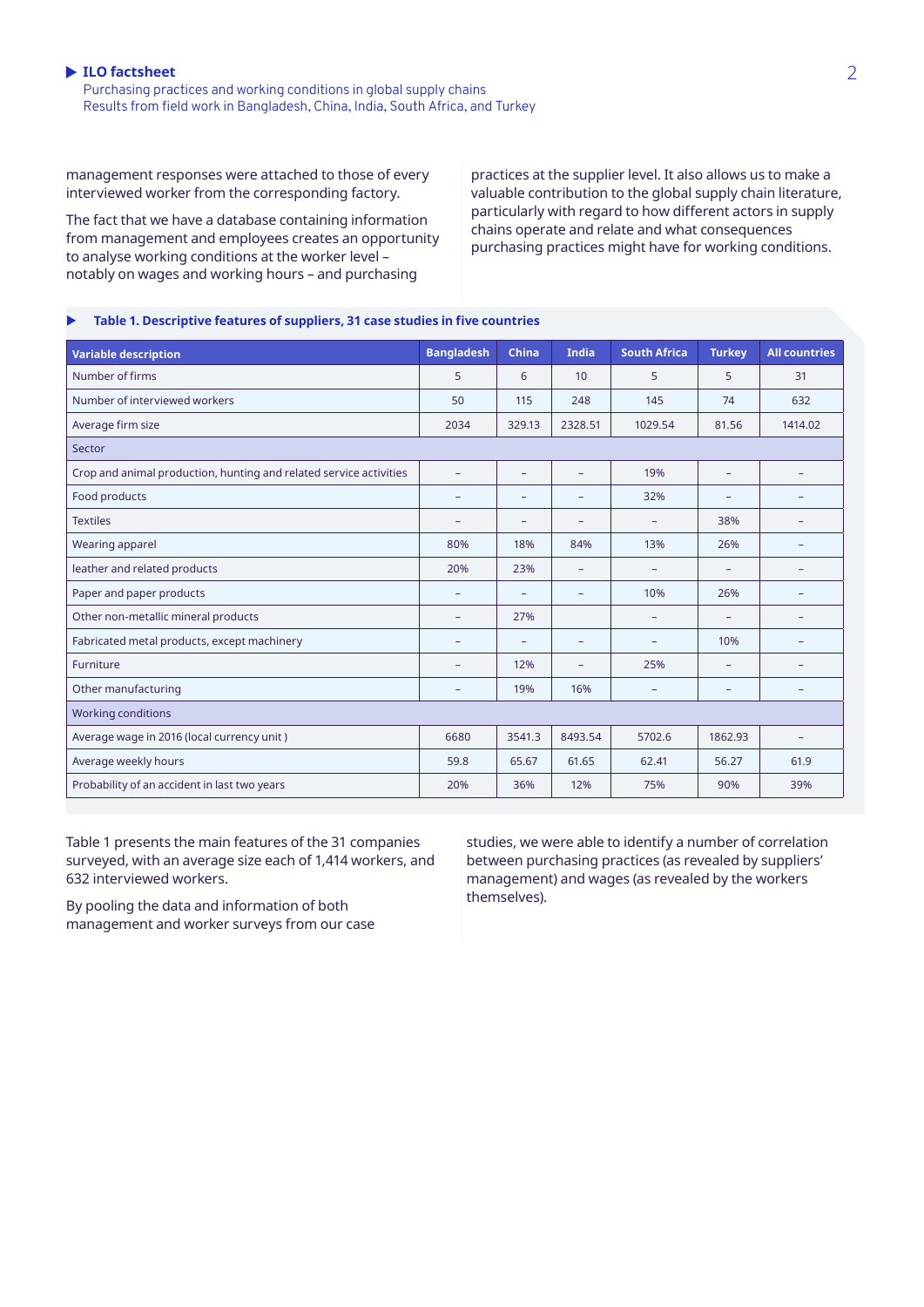Purchasing practices and working conditions in global supply chains Results from field work in Bangladesh, China, India, South Africa, and Turkey

# X **Purchasing practices and wages**

Wages represent the main source of income and living for workers and their families, while for employers wage costs represent, depending of the sector, one, if not the major, element in their overall production costs. It is thus not surprising that such different interests lead to tensions around wage fixing.

### **How do wages paid by suppliers compare with wages paid by other local companies?**

Our first task in this area involved collecting wage data from the surveys, which are summarized in Table 2.

**Table 2. Summary statistics of wages among surveyed suppliers, 2016 (in local currency)**

| Average wages (LCU) |             |  |  |
|---------------------|-------------|--|--|
| <b>Bangladesh</b>   | 6680 BTD    |  |  |
| China               | 3541.3 CNH  |  |  |
| India               | 8493.54 INR |  |  |
| South Africa        | 5702.6 ZAR  |  |  |
| Turkey              | 1862.93 TRY |  |  |

In order to arrive at a more concrete understanding of working conditions and wages in our sample of suppliers, we analysed how such wage levels compare with the average wage levels prevailing in the respective sectors of these countries. We did this comparison for as many sectors as possible, taking into account, on one hand, the similarity of sectors from our case study survey and, on the other hand, data available from labour force surveys. With this in mind, we were able to arrive at a total of more than 20 suppliers, mostly in the manufacturing sector, that we retained for comparative purposes. The types of employees covered were also comparable.

Table 3 shows, for each of our case study countries, the following elements: the sector of interest, average monthly sectoral wages, as reported by the respondents of our survey, prevailing average monthly sectoral wages (which were mostly obtained from labour force surveys<sup>3</sup>), and a final column highlighting the difference between the two wage levels (negative differences indicating lower wages being paid by suppliers compared with the domestic sectoral average).

**Source**: Management survey, Case studies.

#### Table 3. Comparing wages from the case studies survey with prevailing sectoral wages (2016)

| Country      | Sector                                                             | a) Survey | b) Sectoral average | Difference $(a - b)$ |
|--------------|--------------------------------------------------------------------|-----------|---------------------|----------------------|
| India        | Garments                                                           | 8396.15   | 11378               | $-2,982$             |
| Bangladesh   | Manufacture of wearing apparel                                     | 8696.53   | 11519.3             | $-2,822.77$          |
| Bangladesh   | Manufacture of leather and related products                        | 9468      | 10426.95            | $-958.95$            |
| China        | Garments                                                           | 4000      | 3621                | 379                  |
| Turkey       | Manufacture of textiles                                            | 1846      | 1233.04             | 613                  |
| Turkey       | Manufacture of wearing apparel                                     | 1615.25   | 1182.54             | 433                  |
| Turkey       | Manufacture of paper and paper products                            | 1846      | 1619.08             | 227                  |
| Turkey       | Manufacture of fabricated metal products, except machinery         | 1199.9    | 1388.37             | $-188$               |
| South Africa | Crop and animal production, hunting and related service activities | 3770      | 4160.33             | $-390$               |
| South Africa | Manufacture of food products                                       | 5000      | 5803                | $-803$               |
| South Africa | Manufacture of wearing apparel                                     | 2750      | 5587                | $-2,837$             |
| South Africa | Manufacture of wood and of products of wood and cork               | 4200      | 3919                | 281                  |
| South Africa | Manufacture of paper and paper products                            | 5412.59   | 6075                | $-662$               |
| South Africa | Manufacture of furniture                                           | 4996.51   | 5371                | $-374$               |

**Source**: Estimates based on India National Sample Survey, China National Bureau of Statistics and China Ministry of Human Resources and Social Security: 2016 China Labour Statistical Yearbook (Beijing, China Statistics Press, 2016), Bangladesh Labour Force Survey, South Africa Labour Force Survey, Turkey in Statistics 2015 (Turkish Statistical Institute, 2015).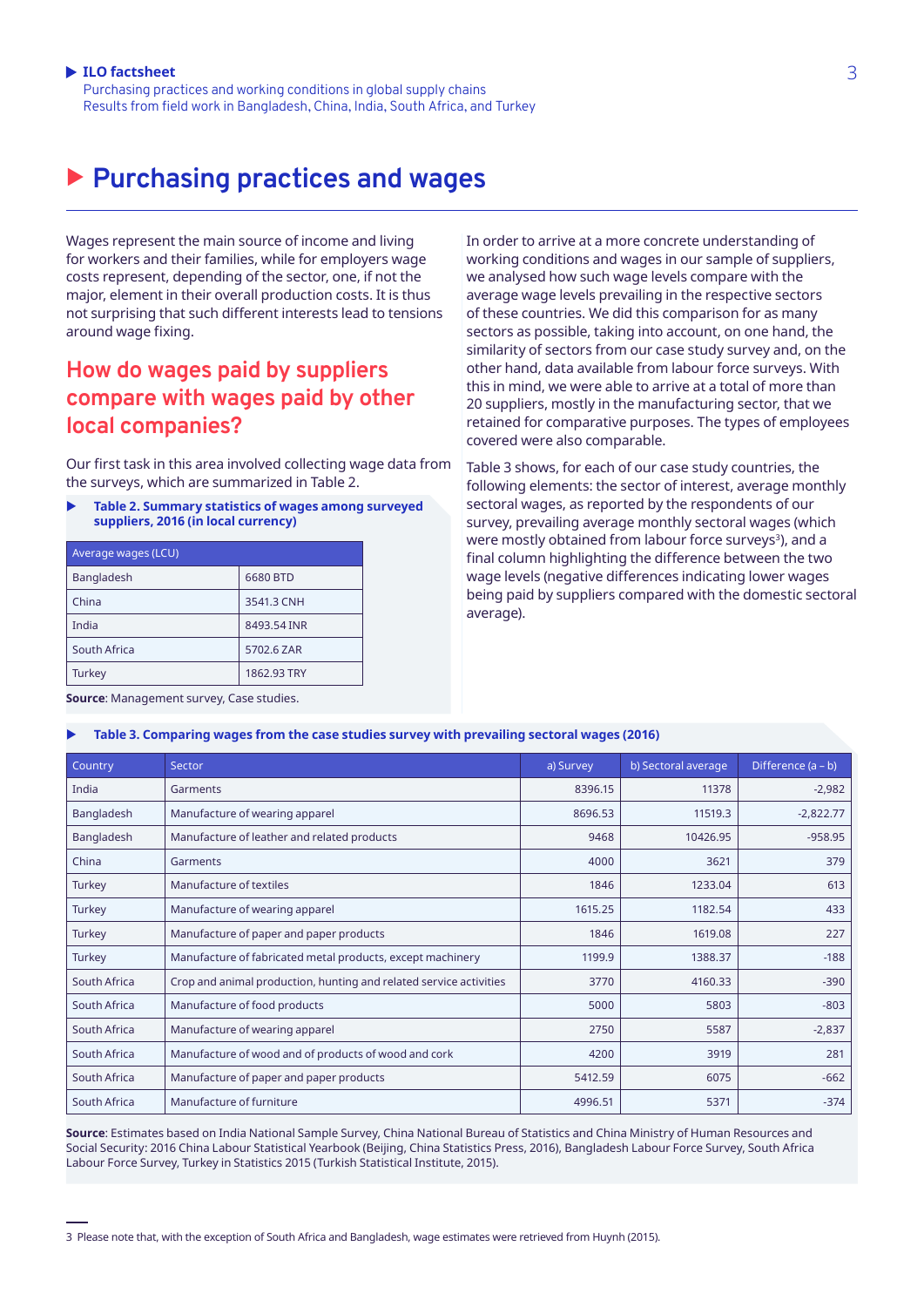Purchasing practices and working conditions in global supply chains Results from field work in Bangladesh, China, India, South Africa, and Turkey

According to Table 3, workers at surveyed suppliers (who work for global supply chains) tend to receive lower wages than the sectoral average in their respective country. More concretely, from the 14 sectors available, surveyed suppliers in nine sectors (64 per cent) were paying their workforce at a wage level below the sectoral average, while the opposite is true for the remaining five sectors. There is, however, notable heterogeneity by country. In particular, surveyed suppliers in China and Turkey appear likely to pay higher wages than the expected sectoral wage rate, while our interviewed suppliers in South Africa, India and Bangladesh seem to pay less than the sectoral average. For some sectors, these wage differentials are substantial – interviewed suppliers in garments were found to pay 50 per cent below the sectoral average in South Africa, and 26 per cent below the sectoral average in India. Similarly in Bangladesh, average wages among suppliers operating in the wearing apparel sectors were found to be lower than the sectoral average by 2,822 takas (25 per cent).

### **Possible relationship between purchasing practices and wages**

In a second stage, we carried out further research to identify the possible relationship between purchasing practices and wages. First, we asked managers of suppliers whether some characteristics of the business practices made it difficult for the firm to pay their workers' wages on time and also whether they may have led to lower wages (see Figures 1 and 2).

The results are summarized below. First, purchasing practices are perceived by more than one-third of surveyed suppliers as influencing the capacity to pay wages on time. Among them, inaccurate specifications seem to have the most influential effect on suppliers due to excessive sampling and extra costs as reported by 14 per cent of total suppliers. Suppliers (8 per cent of the whole sample) also reported the effects of 'selling below costs' and of 'too short lead times', which may reflect the increased use of overtime hours or of temporary workers that represent extra costs for the supplier.

Second, more than one-third of suppliers also indicated that current purchasing practices have a downward effect on wages. Not surprisingly, 'selling below costs' has the largest negative effect on wage levels, as reported by nearly 20 per cent of all surveyed suppliers, due to the financial loss this practice represents. 'Low forecasting accuracy' and 'low technical specifications' also pushed down wage levels according to, respectively, 9 per cent and 6 per cent of all surveyed suppliers.

### Figure 1. Do the following purchasing practices make it **difficult to pay wages on time?**



**Source**: Survey of management, case studies.

#### Figure 2. Do the following purchasing practices lead to **lower wages?**



**Source**: Survey of management, case studies.

There are several determinants of wages – such as local market forces, enterprise productivity, education and workers' experience. An important question is whether there is a relationship between the buyers' purchasing practices described above and workers' wages. Accordingly, we performed a simple linear regression to assess whether there was any statistically significant association between some of the purchasing practices mentioned in Section 3 and workers' wages. We standardised the wage variables by country, meaning that all workers' reported wages are scaled to their country's average (as determined within the dataset). This allows us to take into account each country's wage distribution. Table 4 summarizes the results.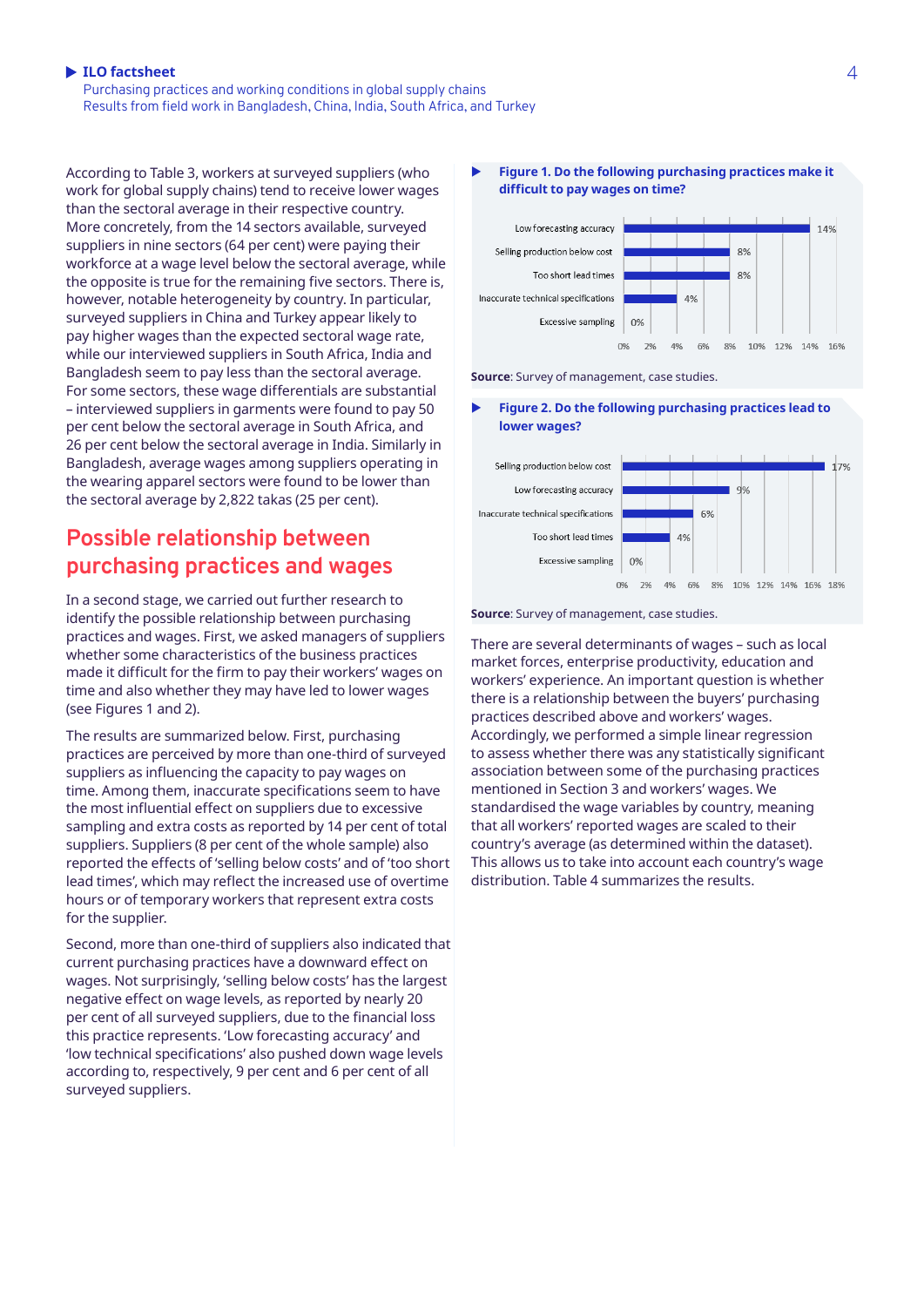**Table 4. Determinants of wages** 

Purchasing practices and working conditions in global supply chains Results from field work in Bangladesh, China, India, South Africa, and Turkey

| (including purchasing practices) |  |  |  |  |
|----------------------------------|--|--|--|--|
| (1) change in monthly wages      |  |  |  |  |
| $-0.36***$                       |  |  |  |  |
| (0.09)                           |  |  |  |  |
| $0.17**$                         |  |  |  |  |
| (0.085)                          |  |  |  |  |
| 0.001                            |  |  |  |  |
| (0.007)                          |  |  |  |  |
| $0.57***$                        |  |  |  |  |
| (0.1)                            |  |  |  |  |
| $0.00**$                         |  |  |  |  |
| (0.00)                           |  |  |  |  |
| $-0.25**$                        |  |  |  |  |
| $(4.93e-06)$                     |  |  |  |  |
| 0.13                             |  |  |  |  |
| (0.08)                           |  |  |  |  |
| 509                              |  |  |  |  |
| 0.092                            |  |  |  |  |
|                                  |  |  |  |  |

From the results, we can note first that, on average, female workers earn less than male workers, holding all else equal; similarly, and as expected from human capital theory, workers with at least secondary education earn more than workers with less than secondary education, holding all else equal; more experienced workers also earn more than less experienced workers. On average, occupation matters, and supervisors earn more than line workers. Wages also seem to vary by size of factory because larger firms pay workers higher wages. Finally, the results are also instructive in terms of the impact of purchasing practices on wages: on average, workers employed by suppliers that have received payments from buyers below the price originally agreed earn less than workers employed by suppliers whose payments correspond to the originally agreed price. In other words, suppliers that are underpaid by their buyers seem to take the shortfall out of workers' wages.

# X **Purchasing practices and working time**

The regulation of working time is one of the oldest concerns of labour legislation. Indeed, as far back as the early nineteenth century, it was recognized that, although overtime work might help increase output growth and workers' incomes, regularly working excessive hours presented risks to workers' health, and to work–life balance and family life.<sup>4</sup>

As summarized in Figure 3, the number of working hours was found to be relatively high, especially in the peak season (62 weekly hours) compared with normal periods (49 weekly hours). At the same time, the average number of hours worked was found to vary considerably across industries: for example, workers operating in the manufacture of food products or the agricultural sector worked the longest hours, while the manufacture of paper products sector had the lowest number of hours.



**Notes**: \* p<0.10, \*\* p<0.05, \*\*\* p<0.01 Robust standard errors in parentheses.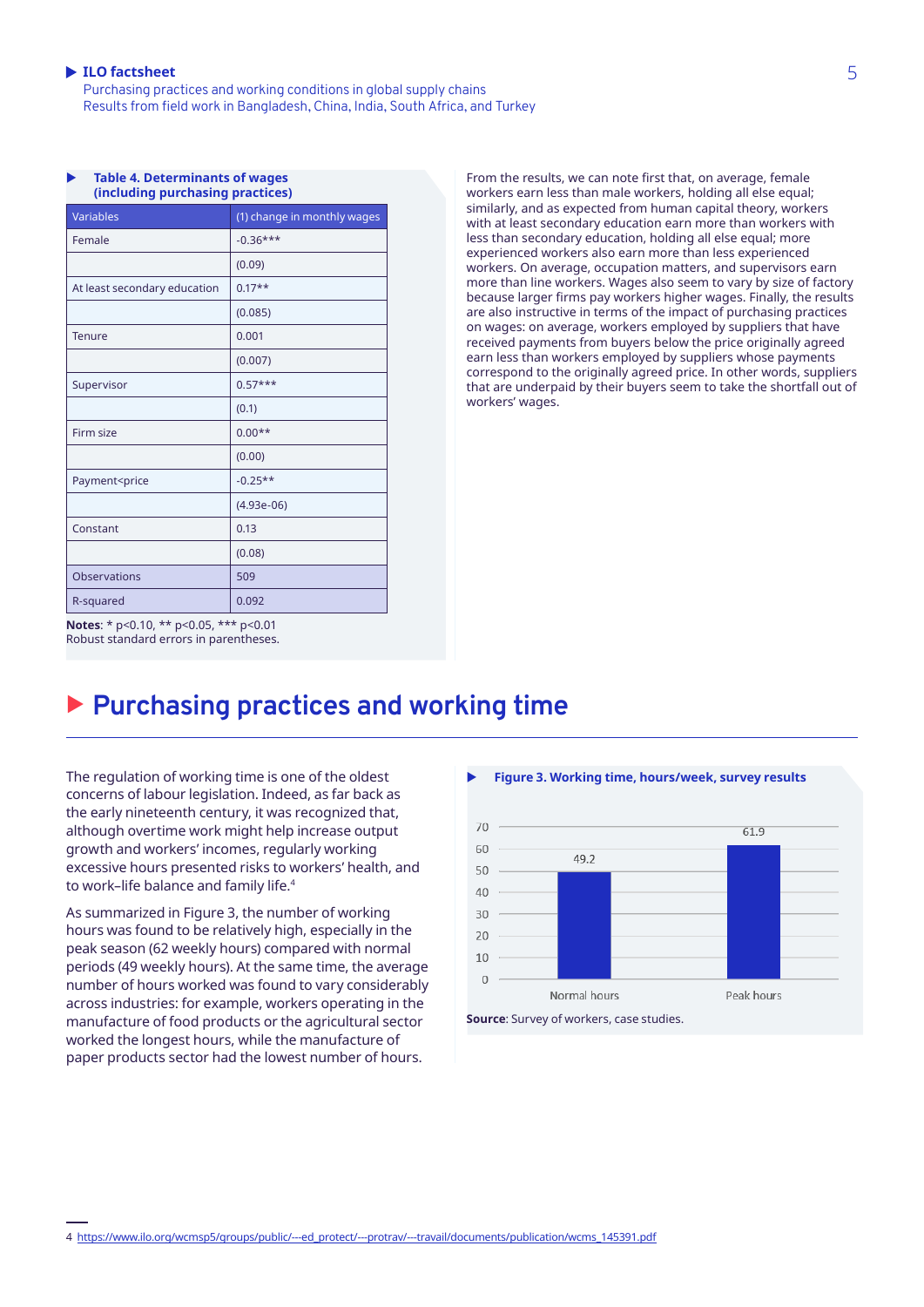# **How do working hours among suppliers compare with those of other companies?**

As we compared average wages among the suppliers that participated in our case studies with sectoral average wages, we thought it useful to do the same for working hours. According to workers' responses, it appears that a significant proportion of those interviewed were working more than the regular 48 hours per week threshold as defined by the Hours of Work (Industry) Convention, 1919 (No. 1), and the Hours of Work (Commerce and Offices) Convention, 1930 (No. 30). At the same time, a high number of overtime hours were found to be worked, especially at peak times (62 weekly working hours in peak times – see Figure 3).

We compared the average number of working hours among our suppliers with the sectoral working hours averages collected by Labour Force Surveys, which have a comparable population. The number of working hours was found to be higher among our surveyed suppliers in 13 sectors out of the 17 for which we had data. This difference was found to be fairly significant in sectors such as wearing apparel and also for paper products (for instance in India and South Africa), but also in textiles (for instance in Bangladesh) and in wood products. The number of hours worked was also found to be rather high in South Africa (differences of 25 per cent). Of course these results have to be viewed with caution, as there is considerable under-reporting of the number of working hours in both companies working for international buyers and for domestic markets. At the same time, this result is consistent with the very high number of overtime hours reported among suppliers in both our global suppliers' survey and our suppliers' case studies.

| Table 5. Comparing working hours from the case study survey against sectoral average working hours |  |  |
|----------------------------------------------------------------------------------------------------|--|--|
|                                                                                                    |  |  |

| Country      | Sector                                                             | a) Survey | b) Sectoral<br>average | <b>Difference</b><br>(%) |
|--------------|--------------------------------------------------------------------|-----------|------------------------|--------------------------|
| India        | Manufacture of textiles                                            | 57.7      | 55.2                   | 5%                       |
| India        | Manufacture of wearing apparel                                     | 63.5      | 55.3                   | 15%                      |
| India        | Manufacture of food products                                       | 57.0      | 57.0                   | 0%                       |
| India        | Manufacture of paper and paper products                            | 64.3      | 56.4                   | 15%                      |
| Bangladesh   | Manufacture of textiles                                            | 60.0      | 54.1                   | 11%                      |
| Bangladesh   | Manufacture of wearing apparel                                     | 61.6      | 58.4                   | 5%                       |
| Bangladesh   | Manufacture of leather and related products                        | 60.0      | 55.6                   | 8%                       |
| China        | Garments                                                           | 61.3      |                        |                          |
| Turkey       | Manufacture of textiles                                            | 52.34     | 48.69                  | 7%                       |
| Turkey       | Manufacture of wearing apparel                                     | 47.26     | 50.81                  | $-7%$                    |
| Turkey       | Manufacture of paper and paper products                            | 48.69     | 49.25                  | $-1%$                    |
| Turkey       | Manufacture of fabricated metal products, except machinery         | 48        | 49.65                  | $-3%$                    |
| South Africa | Crop and animal production, hunting and related service activities | 47.83     | 47                     | 2%                       |
| South Africa | Manufacture of food products                                       | 52.57     | 45                     | 17%                      |
| South Africa | Manufacture of wearing apparel                                     | 54.89     | 44                     | 25%                      |
| South Africa | Manufacture of wood and of products of wood and cork               | 54        | 43                     | 26%                      |
| South Africa | Manufacture of paper and paper products                            | 52.38     | 42                     | 25%                      |
| South Africa | Manufacture of furniture                                           | 48.14     | 44                     | 9%                       |

**Source**: Total working hours collected from our workers survey in the case studies compared with average number of total working hours in their respective sector as collected by Labour Force Surveys.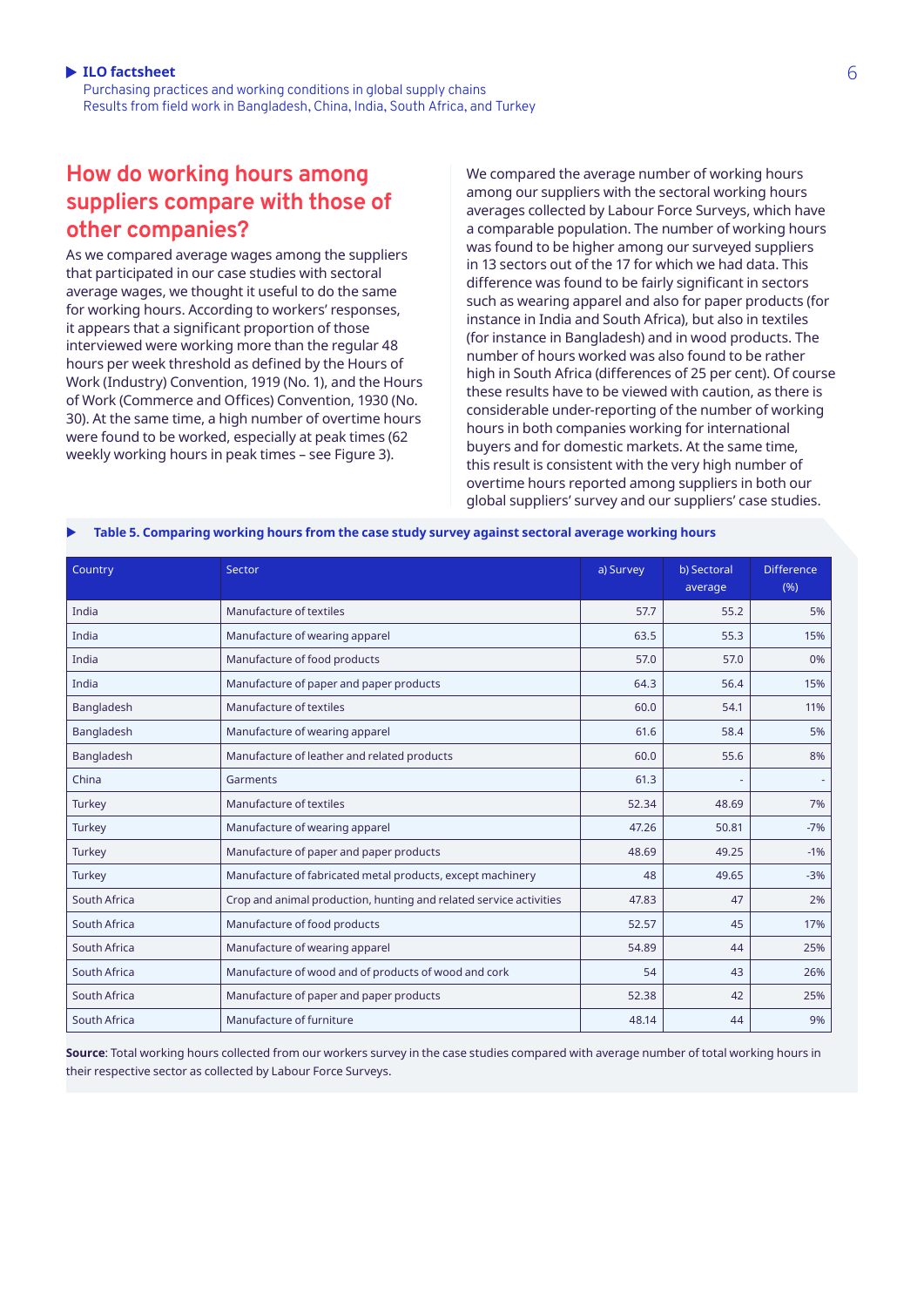Purchasing practices and working conditions in global supply chains Results from field work in Bangladesh, China, India, South Africa, and Turkey

### **Possible relationship between purchasing practices and working time**

Our case study surveys also allowed us to investigate the relationship between purchasing practices and working time. First, we asked the management of suppliers to what extent the purchasing practices of their buyers explain the number of working hours in their company. The managers replied that the impact was direct and strong (Figure 4): 75 per cent of suppliers confirmed that 'low forecasting accuracy' has led them to increase overtime hours, while 69 per cent emphasized the effects of 'too short lead times' and 56 per cent those of 'inaccurate technical specifications' to explain their excessive working hours. Finally, 35 per cent of suppliers reported that the production of an excessive number of samples, which was found to be a direct consequence of inaccurate technical specifications, was also a driver of the quantity of overtime hours.

### X **Figure 4. Do the following purchasing practices lead to overtime hours?**





In addition, it is telling that, while half of the respondents confirmed that their overtime usage has remained constant over the past two years, this tendency has decreased in almost two-fifths of suppliers. Accordingly, it is worth testing the hypothesis of whether or not the practice of offering additional hours to permanent employees has been substituted by hiring temporary workers or outsourcing production, something that we test further on in this factsheet. We also asked managers whether buyers' business practices made it difficult for them to pay overtime hours at premium rates.

Figure 5. Was the difficulty of paying overtime premiums **a consequence of purchasing practices?**



**Source**: Survey of management, case studies.

### **Figure 6. What purchasing practice in particular?**



**Source**: Survey of management, case studies.

Significantly, more than one-third of suppliers answered that purchasing practices did indeed lead to difficulties paying all overtime hours at the special premium rate (Figure 5). When asked to provide more details about the specific conditions that were leading to such difficulties, 42 per cent cited 'inaccurate technical specifications' as the main reason. Indeed, we have seen that they lead to a higher number of working hours, with also a higher probability of at least some of those overtime hours not being properly remunerated. On top of that, 26 per cent reported 'bad forecasting' and 'inadequate social audits' as other reasons (Figure 6).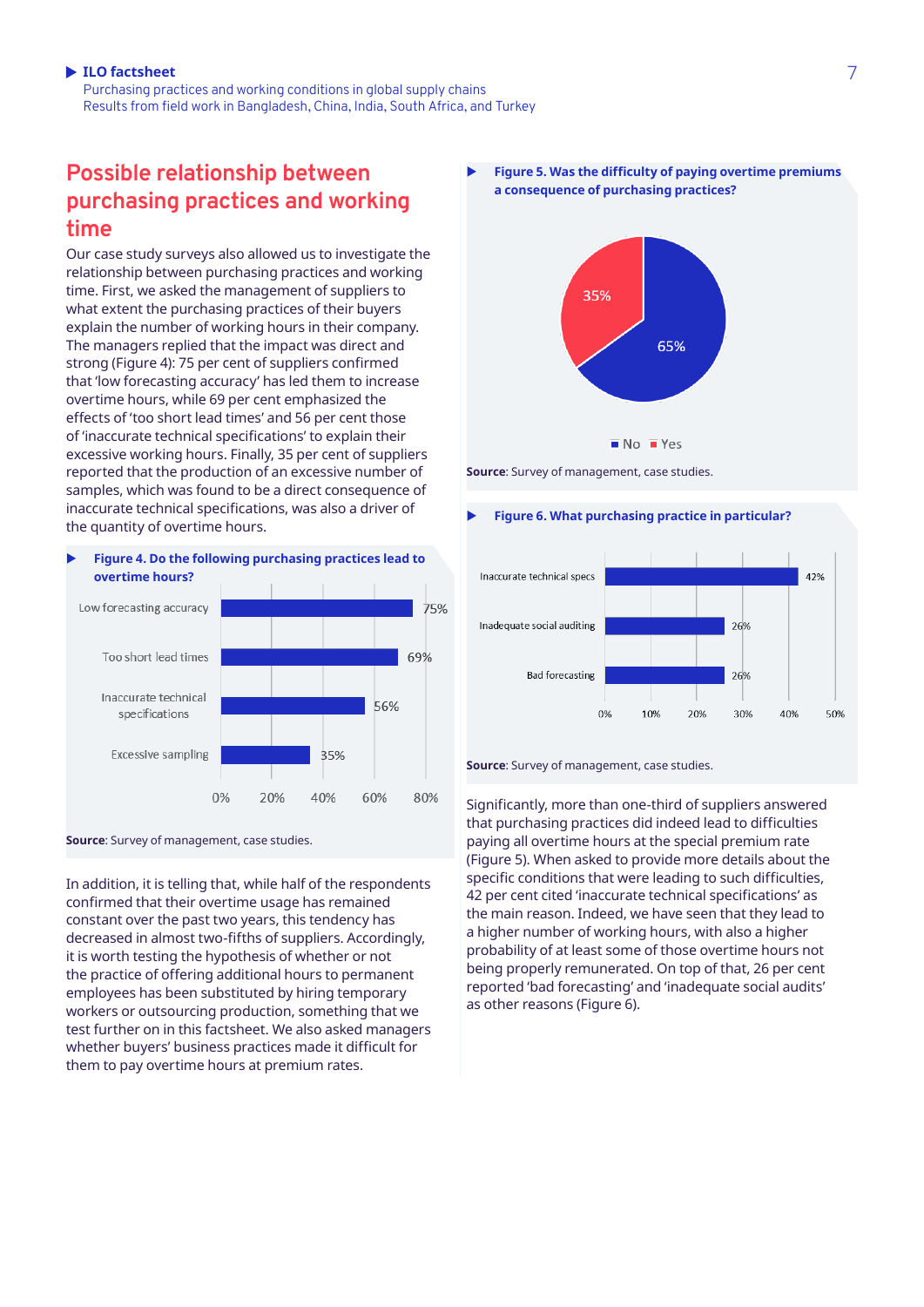Purchasing practices and working conditions in global supply chains Results from field work in Bangladesh, China, India, South Africa, and Turkey

# X **Purchasing practices and occupational health and safety**

As shown in the literature, the number of working hours is likely to have a number of implications for workers' health and safety. First, higher intensity at work and regular long working hours are expected to lead to chronic fatigue and reduce workers' attention to machinery and to the need to use protective equipment – which itself may also become dysfunctional – and thus lead to a higher number of occupational accidents and injuries. Second, long working hours – especially a high and poorly planned number of overtime hours – also have direct implications for work–life balance and stress, and also for the development of a number of psychosocial disorders. This can lead to a higher risk of accidents and may also influence the production process, including by lowering the quality of goods and services. With the expansion of global supply chains, it is thus important to look also at the effects of this process on occupational safety and health (OSH), defined as the protection of workers from hazards and the elimination of workrelated injuries, ill health, diseases, incidents and deaths (ILO, 2009).<sup>5</sup> Too little empirical data has been collected in this area so far. A recent ILO-WHO study, however, shows the impact of long working hours on heart disease (2021).6

### **Occupational safety and health in global supply chains**

We thus included in our survey questions about health and safety and, in particular, on the number of accidents at the workplace over the past two years, so that we could also test the possible impact of purchasing practices on the probability of workplace accidents.

As shown in Figure 7, almost 40 per cent of factory managers reported having experienced at least one occupational accident or incident at their workplace over the past two years. The prevalence of accidents, however, was found in the sample to vary considerably by economic sector. The garment sector and crop and animal production, hunting and related service activities appeared to be particularly vulnerable to them (with 100 per cent of respondents reporting accidents over the past two years), while, in our sample, workplace accidents were much less prevalent in other manufacturing industries, such as non-metallic mineral products and fabricated metal products (Figure 7).



**Source**: Survey of management, case studies.





**Source**: Survey of management, case studies.

### **Possible relationship between purchasing practices and occupational safety and health**

Suppliers responding to our Global Suppliers Survey also shared information about how their business relationship with their buyers influences occupational safety and health in their factories. We first asked suppliers whether any of the identified purchasing practices had led them to lower their attention to OSH matters. Overall, 34 per cent reported that their buyers' purchasing practices had indeed pushed them to make shortcuts and to neglect issues related to occupational safety and health (Figure 9). More precisely, 84 per cent reported that "inappropriate social auditing" by the major

6 <https://www.who.int/news/item/17-05-2021-long-working-hours-increasing-deaths-from-heart-disease-and-stroke-who-ilo>

<sup>5</sup> [https://www.ilo.org/wcmsp5/groups/public/---ed\\_norm/---relconf/documents/meetingdocument/wcms\\_103485.pdf](https://www.ilo.org/wcmsp5/groups/public/---ed_norm/---relconf/documents/meetingdocument/wcms_103485.pdf)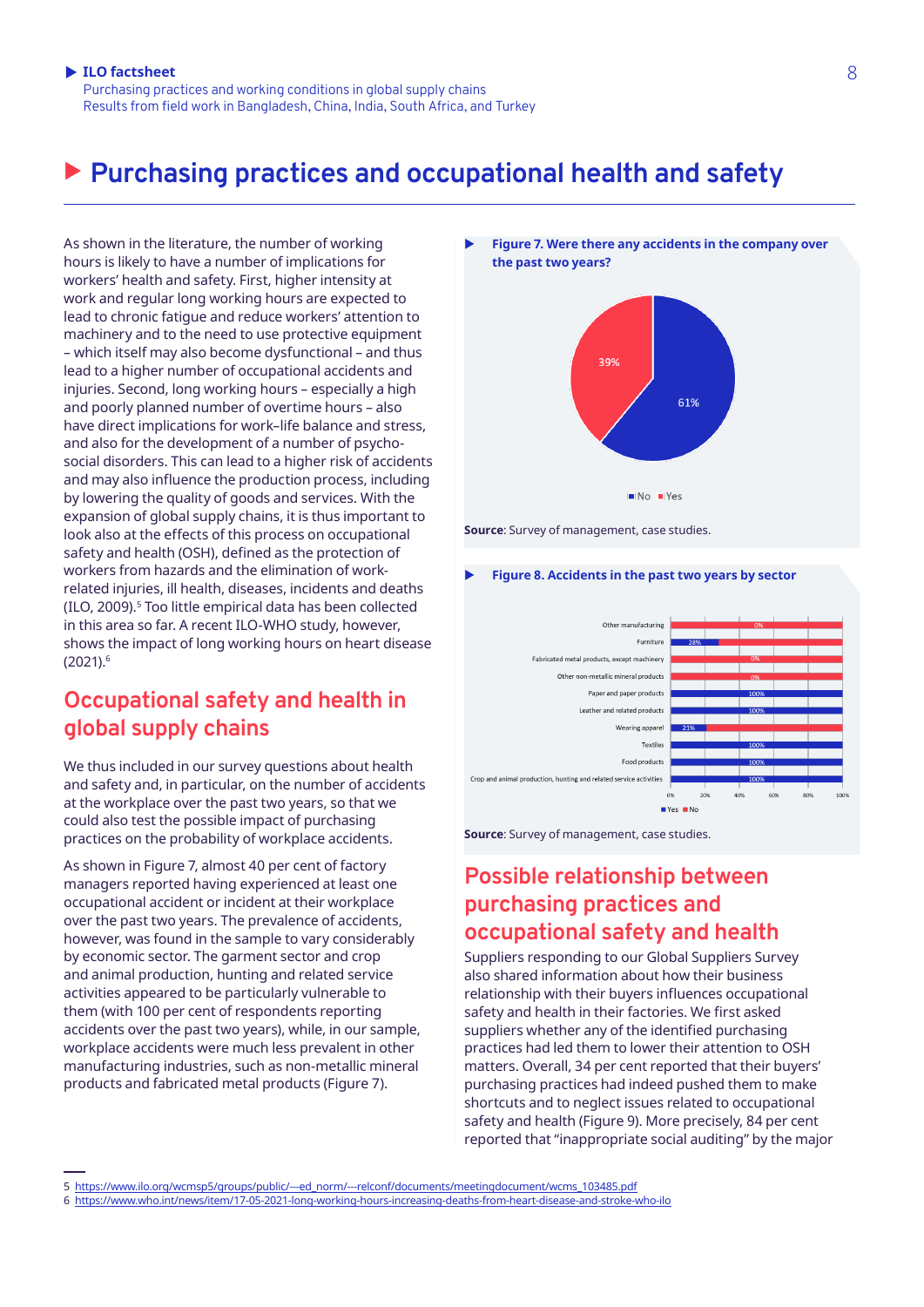Purchasing practices and working conditions in global supply chains Results from field work in Bangladesh, China, India, South Africa, and Turkey

buyers led to their enterprise cutting corners in terms of occupational safety and health. The term "inappropriate social auditing" was used by the interviewed managers to refer to repeated OSH controls without much help from buyers to improve matters at factory level. There were expectations that suppliers would apply important occupational safety and health measures without investing in or fully implementing the relevant standards. Similarly, nearly two-thirds of them also identified "poor order forecasting" on the part of buyers (71 per cent) and the "production of excessive samples" (53 per cent) as direct determinants of cutting corners in occupational safety and health, due to time pressure and also the need to ask workers to work an excessive number of hours. "Inaccurate technical specifications" (28 per cent) and "short lead times" (27 per cent) were also significant (Figure 10).



**Source**: Survey of management, case studies.



**Source**: Survey of management, case studies.

As a next step, we asked managers, first, whether or not any of the business practices identified in the survey had led to an increase in the number of accidents and/ or incidents in their factory, and second, whether they had also generated more stress at the workplace for their employees.

Insufficient lead times and the associated pressure imposed on employees to produce at a faster rate can create an unhealthy working environment, as confirmed by our survey results: 35 per cent of surveyed suppliers reported, in particular, that "too short lead times" led to an increase in workplace accidents (Figure 11), while 81 per cent of them contended that it increased the amount of stress at the workplace (Figure 12). "Inaccuracy of technical specifications" and "poor order forecasting" also were found to have an impact: inaccurate technical specifications increased the number of factory accidents, according to 21 per cent of suppliers (Figure 11), while 53 per cent of them reported that they led to higher levels of stress at work (Figure 12). Inaccurate order forecasts had an even stronger effect on the amount of stress imposed on factory workers (according to 60 per cent of suppliers) (Figure 12), and had a similar impact (reported by 20 per cent of suppliers) on the number of workplace accidents (Figure 11). Finally, "excessive sampling" appears to increase stress at work (according to 38 per cent of suppliers) (Figure 12), but to have a lower impact on generating accidents at the workplace.



### Figure 11. Do the following purchasing practices lead to **more accidents/incidents?**

**Source**: Survey of management, case studies.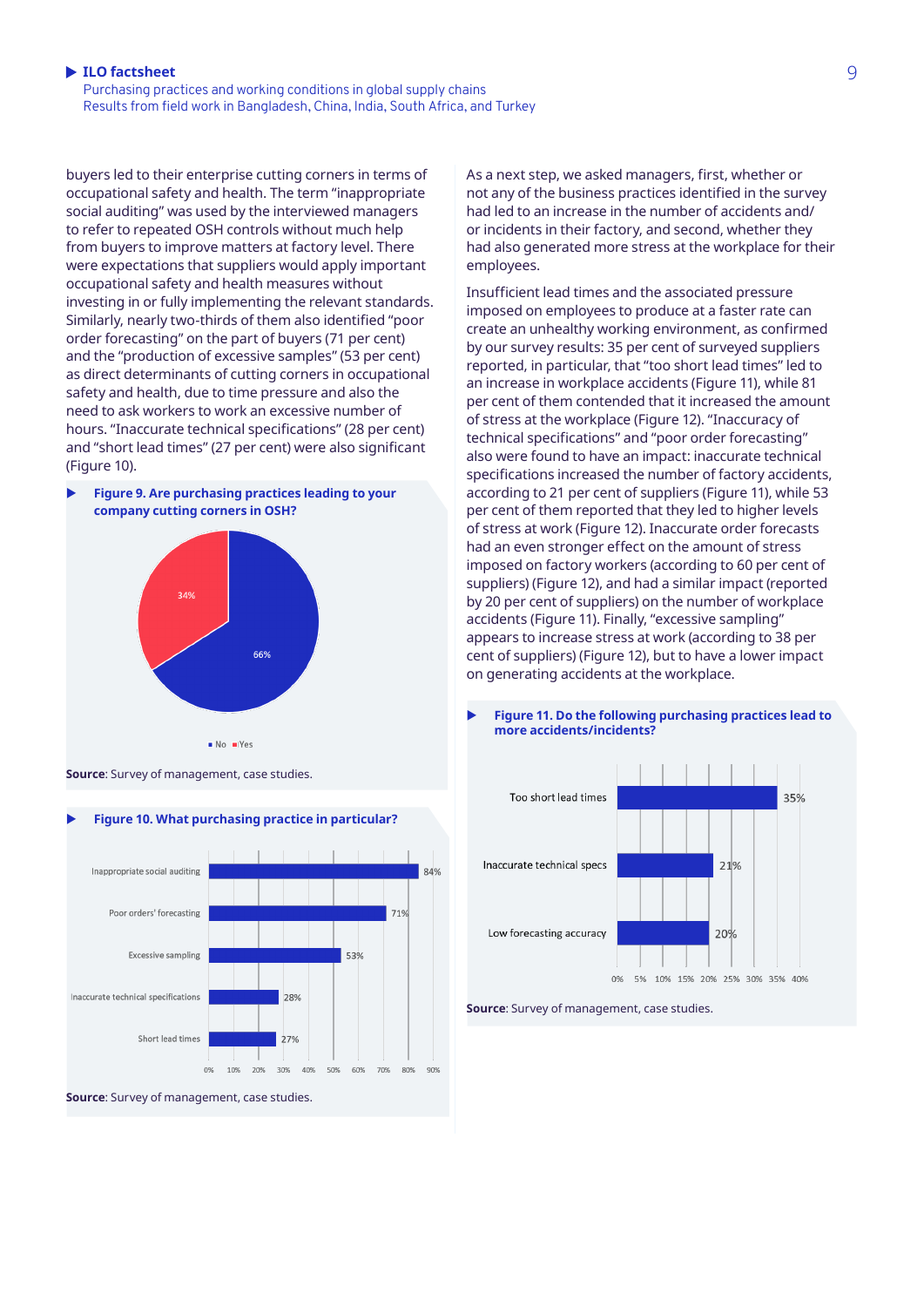Purchasing practices and working conditions in global supply chains Results from field work in Bangladesh, China, India, South Africa, and Turkey



# ▶ Purchasing practices and temporary workers

### **Temporary employment, a response to time pressure**

The results of our Global Survey (ILO, 2017) highlighted that suppliers respond to unexpected delays or too tight lead times not only by offering additional overtime hours to regular workers, but also by complementing their workforce with temporary workers. Temporary employment, whereby workers are engaged only for a specific period of time, includes fixed-term, project or task-based contracts, as well as seasonal or casual work. As highlighted by a report of the ILO (2016)<sup>7</sup>, while such forms of employment might provide useful flexibility for enterprises when responding to changes in demand, when used to a large extent, they can lead to growing employment and income insecurity among workers, higher informality, increased occupational safety and health risks, and sometime problems of workers' representation.

# **Temporary employment, a frequent practice among suppliers**

Through our case studies on 31 companies we tried to further measure the extent of temporary work. We first asked managers whether their enterprise hired temporary workers. As seen in Figures 13 and 14, not only do the majority of suppliers (60 per cent) hire temporary workers, but these workers account for an average of 56 per cent of the workforce. The Survey also revealed a considerable inter-industry heterogeneity among the sample, the highest share of temporary workers being in food manufacturing (90 per cent) and the lowest in furniture manufacturing (10 per cent). The

suppliers' management had a positive appreciation of the extensive use of temporary workers, with 80 per cent of them reporting being satisfied with the number of temporary workers in their workforce.

**Figure 13. Does your company hire temporary workers?** 





#### **Figure 14. Percentage of temporary workers**



**Source**: Survey of management, case studies.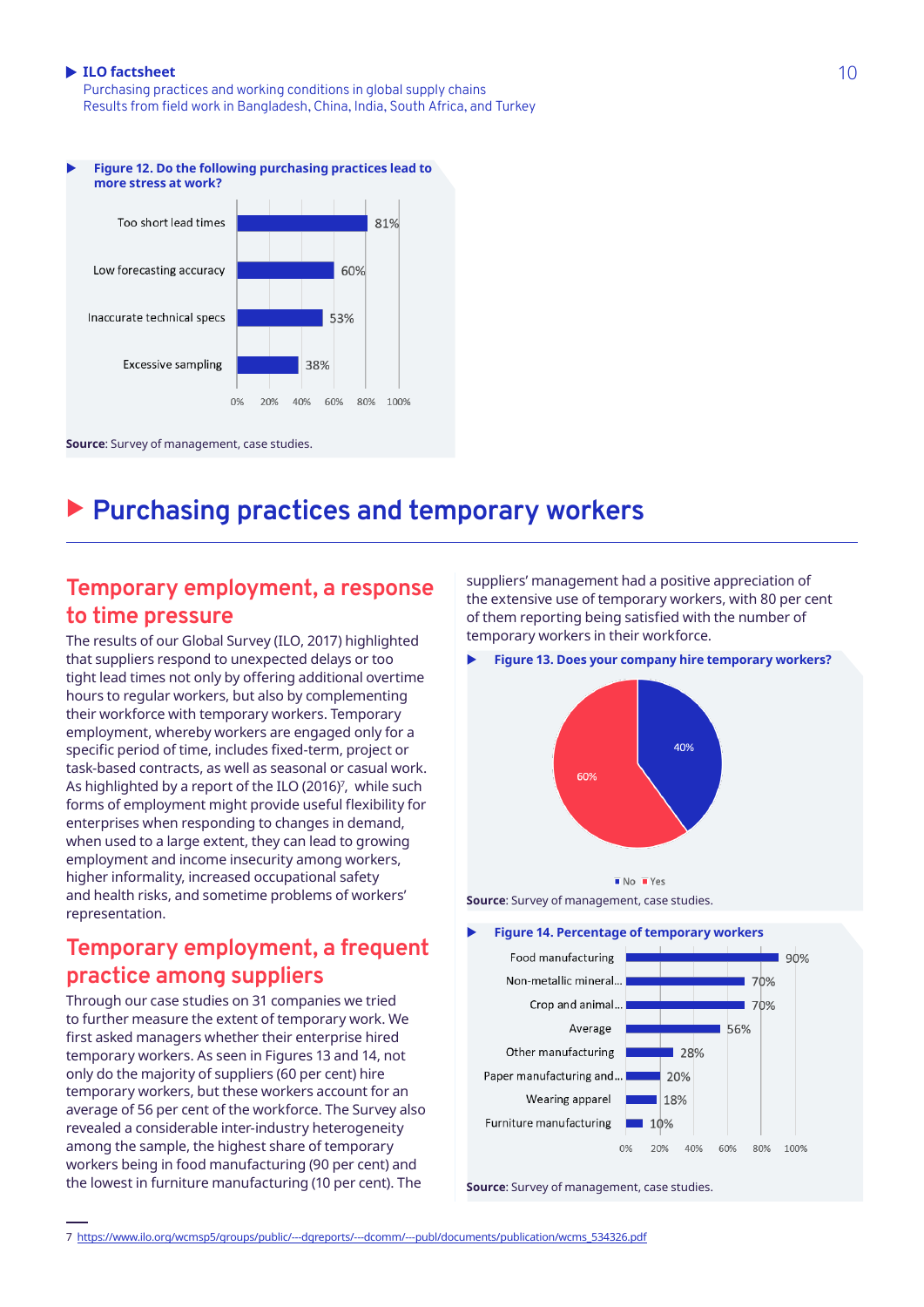Purchasing practices and working conditions in global supply chains Results from field work in Bangladesh, China, India, South Africa, and Turkey

# **Temporary employment: a possible way of adapting to certain purchasing practices**

In order to investigate the relationship between purchasing practices and temporary employment more deeply, we asked suppliers whether their tendency to hire temporary workers was a direct response to the purchasing practices of their customers, identified earlier (Figure 15). Significantly, 62 per cent of respondents confirmed that purchasing practices contributed to their decision to hire temporary workers, with 4 per cent reporting that all of their decisions to hire temporary workers were due to such business practices, and the other 58 per cent citing purchasing practices as one contributing factor. We also asked managers whether they could identify which purchasing practices put them in a situation in which they felt they had to hire temporary workers. Figure 16 shows that "inappropriate social auditing" was quoted by 70 per cent of suppliers as one major determinant of hiring temporary workers, probably because such audits increase their costs, followed by "poor forecasting" (mentioned by 56 per cent of suppliers), "excessive sampling" (39 per cent) and "too short lead times" (12 per cent).

X **Figure 15. Do you use temporary workers due to purchasing practices?**



 $\blacksquare$  No  $\blacksquare$  Yes, partly  $\blacksquare$  Yes, totally

**Source**: Survey of management, case studies.

#### **Figure 16. What purchasing practice in particular?**



**Source**: Survey of management, case studies.

# X **Purchasing practices and outsourcing**

The last element that we decided to test was the recourse to outsourcing. First, because outsourcing is another option available to suppliers to meet their buyers' orders in a timely manner. Second, because outsourcing, in both the literature and the available empirical evidence, has often been associated with lower tier suppliers, among whom the poorest working conditions seem to prevail, in particular in the form of lower wages and longer weekly hours (see ILO, 2011, 2017; Strange and Magnani, 2017). Subcontracting production might represent an appealing avenue for suppliers, particularly when subcontractors can produce goods or parts of goods that they do not have the capacity or time to produce themselves. The advantages are even more evident if they can obtain those goods from subcontractors at particularly cheap prices, allowing them as first tier suppliers to recover or increase their profit margin. In this last case, downward pressure on prices from the buyers induces suppliers to try to reduce costs by relying on a range of subcontractors. These, in turn, will try to maintain their own margins by offering low wages and poor working conditions (for example, increasing working hours and

not always paying for them properly, lower protection, fewer benefits and so on). This is a classic race to the bottom, lowering wages and working conditions along the supply chain, as well as for the first tier supplier.

# **A majority of suppliers rely on outsourcing**

According to our Survey, hiring subcontractors is common practice in global supply chains: close to 60 per cent of suppliers' managers confirmed that they had subcontracted part of their production last year (Figure 17). We also asked suppliers whether they could estimate what proportion of their production was subcontracted. As shown in Figure 18, 52 per cent of firms that engaged in outsourcing did so for at least 25 per cent of their total production, with 37 per cent of them subcontracting as much as between 66 and 95 per cent of their production.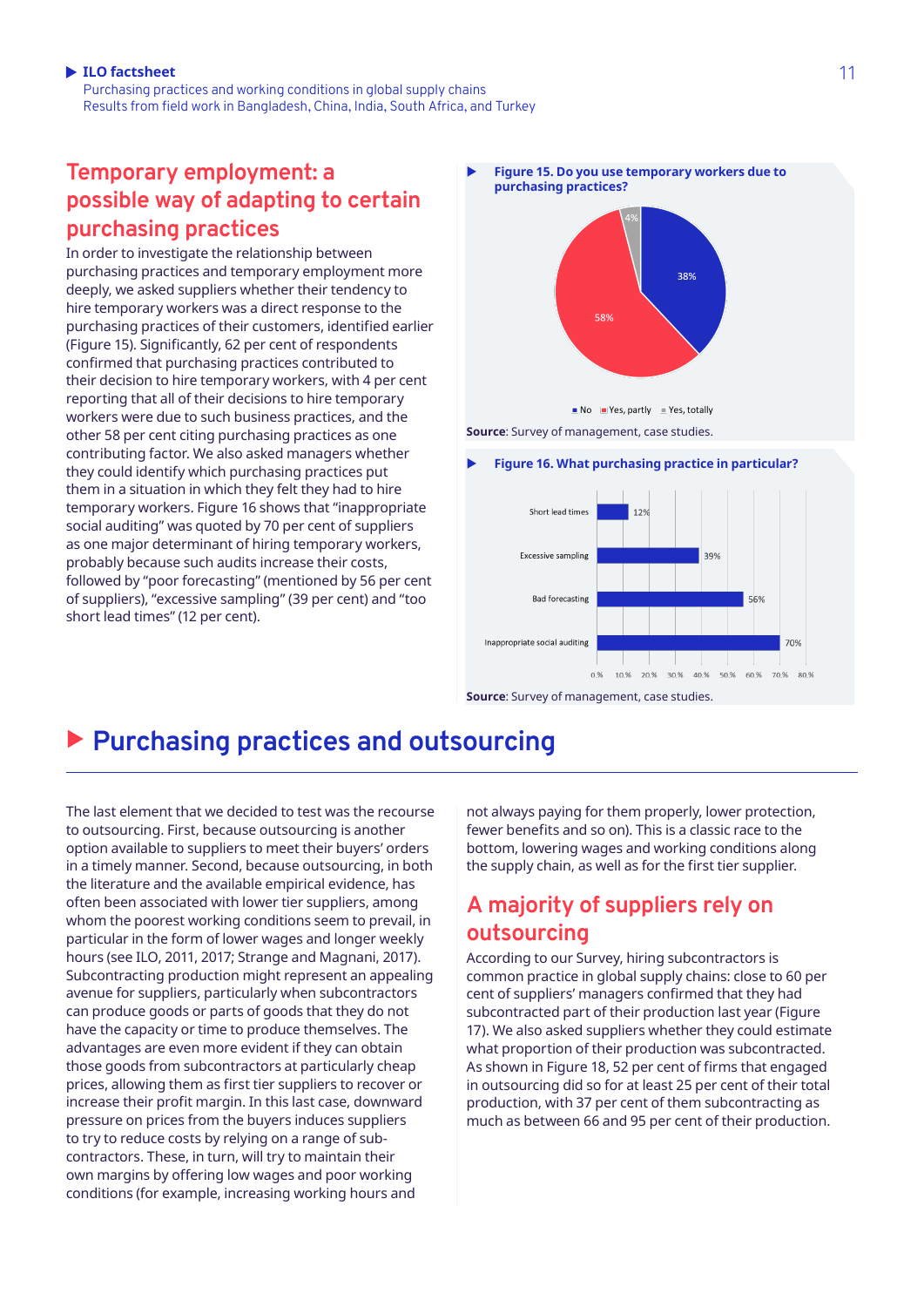Purchasing practices and working conditions in global supply chains Results from field work in Bangladesh, China, India, South Africa, and Turkey







**Source**: Survey of management, case studies.

### **Outsourcing: a possible way to cope with purchasing practices**

Besides obtaining information about suppliers' propensity to outsource production, we also made an effort to find out the extent to which these tendencies could be explained by particular purchasing practices identified in this Factsheet. Figure 19 shows that "low forecasting accuracy" is the purchasing practice that suppliers identified as the main cause of outsourcing part of their production (26 per cent). This might be because it is a quick solution to cope with time pressure and to adjust to very short lead times. Nearly one-quarter of suppliers (24 per cent) also identified "too short lead times" as a business practice that may directly influence a decision to outsource part of their production.

Figure 19. Do the following purchasing practices lead to **outsourcing production?**